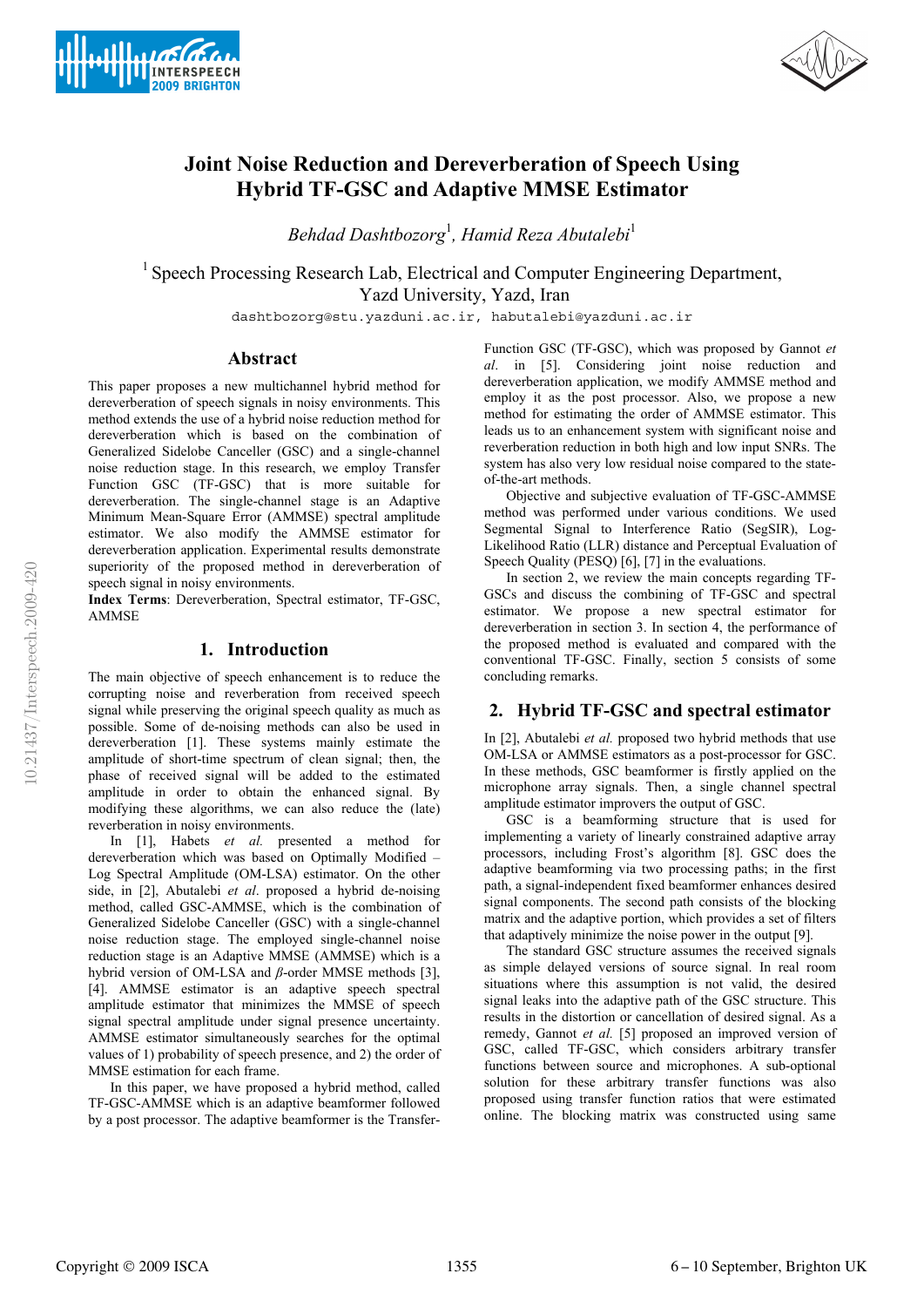transfer function ratios, thereby significantly reducing the leakage of the desired signal.

Although TF-GSC can be used in moderate reverberant environments, it should be noted it does not reduce the amount of reverberation. As a remedy, the use of some postfilters on the output of GSC (or TF-GSC) has been already proposed.

In this research, we propose a hybrid method that uses modified AMMSE estimator as the post-processor for TF-GSC. Ws also modify the AMMSE estimator and show that it has noticeable capability in dereverberation.

#### **3. Single-channel dereverberation stage**

AMMSE estimator [2] is a hybrid version of OM-LSA and *β*order MMSE methods for noise reduction. In this section, we modify AMMSE estimator and present an adaptive speech spectral amplitude estimator for dereverberation in noisy environments. Note the proposed estimator will be applied on the output of the TF-GSC, and it is a single-channel method.

#### **3.1. Problem formulation**

Reverberation is the process of multi-path propagation of an acoustic sound from its source to microphone. Let  $x(n)$  denote the clean speech signal, the observed signal  $y(n)$ is given by

$$
y(n) = \underbrace{x(n) + r(n)}_{z(n)} + d(n) \tag{1}
$$

where  $r(n)$  is a non-stationary interference (or signal reflections) and  $d(n)$  is a stationary interference (or background noise). Also,  $z(n)$  is the sum of direct signal and its reflections. The reverberant signal can be expressed as

$$
z(n) = \sum_{j=0}^{L_i-1} h_j(n) x(n-j)
$$
 (2)

where  $h_i(n)$  denotes the  $j^h$  coefficient of the impulse response of the acoustic plant between source and microphone, and  $L<sub>h</sub>$  denotes the length of the impulse response.

The aim of dereverberation is to form  $\hat{x}(n)$ , an estimate of  $x(n)$ , from  $y(n)$ . This is a blind problem since neither the signal  $x(n)$  nor the acoustic impulse responses  $h_i(n)$  are available. The acoustic impulse response is split into two segments,  $h_e(n)$  and  $h_i(n)$ , so that

$$
h_j(n) = \begin{cases} h_{e,j}(n), & 0 \le j < N_l \\ h_{l,j}(n), & N_l \le j < L_h - 1 \\ 0 & \text{otherwise.} \end{cases} \tag{3}
$$

The parameter  $N_l$  can be chosen depending on the application or subjective preference. Equation (1) is re-written using equation (3):

$$
y(n) = \sum_{\frac{j=0}{2\epsilon}(n)}^{N_j-1} h_j(n) x(n-j) + \sum_{\frac{j=N_j}{2\epsilon}(n)}^{L_j-1} h_j(n) x(n-j) + d(n) \qquad (4)
$$

where signal  $z_e(n)$  consists direct signal and early reflections and  $z_i(n)$  consists late reflections (reverberations). The purpose of dereverberation is to reduce the effect of late reverberation. . Due to the non-stationarity of the source and the statistical properties of the acoustic impulse response, we can assume that the early and late reflections are statistically independent. Therefore, we can suppress the late reverberant signal by treating it as an additive noise term [1].

The observed signal  $y(n)$  is transformed into the timefrequency domain by applying the short-time Fourier transform (STFT). Firstly, the signal  $Y(k, l)$  is used to estimate the noise spectral variance  $\lambda_d(k,l) = E\left\{ |D(k,l)|^2 \right\}$ , where  $D(k, l)$  is defined as the STFT of the noise signal  $d(n)$ . Secondly, considering  $Z_i(k,l)$  as the STFT of the signal component  $z_l(n)$ , the late reverberant spectral variance,  $\lambda_{z_i}(k,l) = E\left\{ \left| Z_i(k,l) \right|^2 \right\}$  is estimated.

#### **3.2. Modifying MMSE estimator for dereverberation**

In this section, we consider an adaptive method that estimates the early reflections spectral components  $Z(k,l)$ . This estimation is like AMMSE method in [2].

The gain function of  $\beta$ -order MMSE estimator  $G_{\beta}(k, l)$ for reverberant speech signal can be written as

$$
G_{\beta}(k,l) = \frac{\sqrt{v(k,l)}}{\gamma(k,l)} \left[ \Gamma(\frac{\beta}{2} + 1) M\left(-\frac{\beta}{2};1;-\nu(k,l)\right) \right]^{\frac{1}{\beta}} (5)
$$

where  $\Gamma(.)$  is the gamma function,  $M(\alpha; \gamma; z)$  is the confluent hyper-geometric function, and  $v(k, l)$  is:

$$
v(k,l) = \frac{\xi(k,l)}{1 + \xi(k,l)} \gamma(k,l)
$$
 (6)

where  $\xi(k, l)$  represent the *a priori* SIR defined as:

$$
\frac{1}{\xi(k,l)} = \frac{1}{\xi_{z_i}(k,l)} + \frac{1}{\xi_d(k,l)}
$$
\n
$$
\xi_d(k,l) = \frac{\lambda_{z_i}(k,l)}{\lambda_d(k,l)}, \quad \xi_{z_i}(k,l) = \frac{\lambda_{z_i}(k,l)}{\lambda_{z_i}(k,l)}
$$
\n(7)

 $\gamma(k, l)$  denotes the *a posteriori* SIR

$$
\gamma(k,l) = \frac{|Y(k,l)|^2}{\lambda_d(k,l) + \lambda_{z_i}(k,l)}\tag{8}
$$

where  $\lambda_d(k, l)$ ,  $\lambda_{z_i}(k, l)$  and  $\lambda_{z_i}(k, l)$  are noise spectral variance, late reverberation spectral variance and early reverberation spectral variance (direct signal and early reflections), respectively. The early speech spectrum  $Z_e(k,l)$ is constructed by applying a time and frequency dependent gain function  $G_{\beta}(k, l)$  to  $Y(k, l)$ ,

$$
\hat{Z}_e(k,l) = G_\beta(k,l)Y(k,l)
$$
\n(9)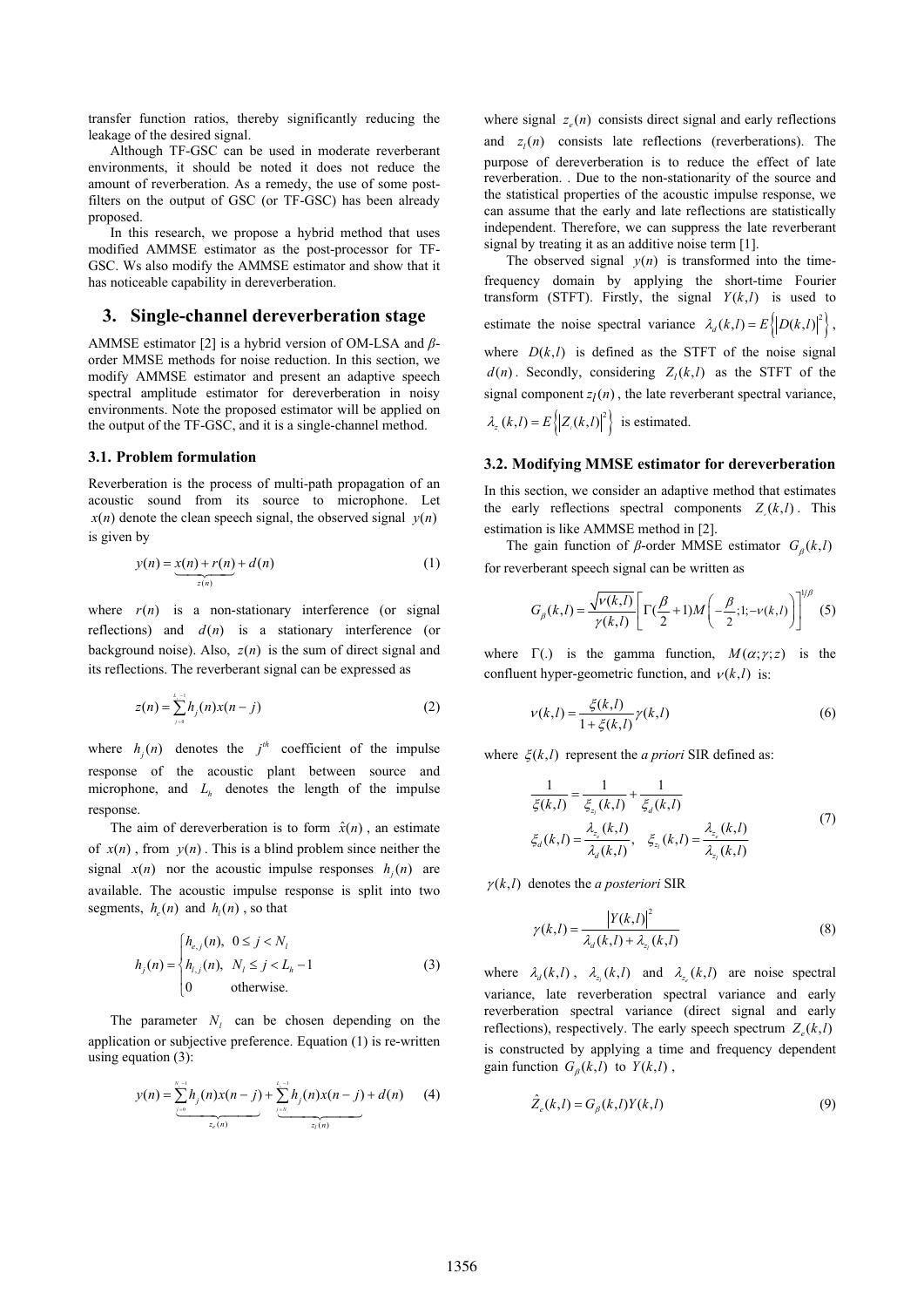#### **3.3. Adaptive estimator**

In this section, we introduce a new dereverberation method that estimates the early speech spectral amplitude under signal presence uncertainty. This is an extension of one proposed for noise reduction in [2]. The estimator is similar to one described by Cohen in [3], but instead of using LSA estimator, it uses *β*-order MMSE estimator.

Given two hypotheses,  $H_0(k, l)$  and  $H_1(k, l)$ , respectively indicating speech absence and presence in the *k*th frequency bin of *l-*th frame, we have

$$
H_0(k,l): Y(k,l) = Z_l(k,l) + D(k,l)
$$
  
\n
$$
H_1(k,l): Y(k,l) = Z_e(k,l) + Z_l(k,l) + D(k,l)
$$
\n(10)

We assume that the STFT coefficients, for both speech and noise, are complex Gaussian variables. Based on the binary hypothesis model,

$$
E\{A(k,l)^{\beta} | Y(k,l)\}
$$
  
=  $E\{A(k,l)^{\beta} | Y(k,l), H_1(k,l)\} p(k,l)$  (11)  
+  $E\{A(k,l)^{\beta} | Y(k,l), H_0(k,l)\} (1-p(k,l))$ 

where  $A(k, l) = |Z_{k}(k, l)|$  is the STFT of the speech signal and  $p(k, l)$  is speech presence probability. we have

$$
\hat{A}(k,l) = \{ E\{ A(k,l)^{\beta} \mid Y(k,l), H_1(k,l) \} p(k,l) + E\{ A(k,l)^{\beta} \mid Y(k,l), H_0(k,l) \} (1-p(k,l)) \}^{1/\beta}
$$
\n(12)

By considering speech absence, we have

$$
E\{A(k,l)^{\beta} | Y(k,l), H_0(k,l)\} = (G_{H_0} | Y(k,l)|)^{\beta} \tag{13}
$$

During speech absence, the gain is constrained to be larger than a threshold G<sub>min</sub>, which is determined by subjective criteria for the noise naturalness. The lower-bound constraint does not result in the desired result because reverberation can still be clearly audible. Hence to suppress the non-stationary interference, we obtain  $G_{H_0}$  as following

$$
G_{H_0}(k,l) = G_{\min} \frac{\lambda_d(k,l)}{\lambda_d(k,l) + \lambda_{z_i}(k,l)}\tag{14}
$$

When speech is present, the conditional estimation of spectral component is defined by

$$
E\{A(k,l)^{\beta} | Y(k,l), H_1(k,l)\} = (G_{H_1}(k,l) | Y(k,l)|)^{\beta} \quad (15)
$$

where  $G_{H_1}(k,l)$  is the gain function of  $\beta$ -order MMSE estimator, that was obtained in (5). Substituting (13) and (10) into (12), the spectral gain is determined via

$$
G(k,l) = \{G_{H_1}(k,l)^{\beta} p(k,l) + G_{H_0}^{\beta} (1 - p(k,l))\}^{1/\beta}
$$
  
= 
$$
\left[ \left( \frac{\sqrt{v(k,l)}}{\gamma(k,l)} \left[ \Gamma(\frac{\beta}{2} + 1) M\left(-\frac{\beta}{2}; 1; -v(k,l)\right) \right]^{\beta} \right]^{\beta} (16) \right]
$$
  

$$
\times p(k,l) + \left( G_{\min} \frac{\lambda_d(k,l)}{\lambda_d(k,l) + \lambda_{z_i}(k,l)} \right)^{\beta} (1 - p(k,l)) \right]^{\gamma/\beta}
$$

Equation (16) presents the gain function for our proposed estimator (namely, AMMSE). It has two additional parameters; the first parameter,  $\beta$ , is the order of MMSE estimator computed in a manner explained in the next section. The second parameter  $p(k, l)$  is the estimation of conditional speech presence probability that is obtained by local and global spectral averaging in frequency domain [3]. These parameters make the speech signal amplitude more accurate; resulting excellent noise and reverberation suppression, while retaining weak speech components and avoiding the musical residual noise.

#### **3.4. Proper value for the order of AMMSE (β)**

In the proposed formula by You *et al.* [4], the value of *β* is adapted semi-linearly according to the frame SNR. It results in an equivalent value of  $\beta$  for all the spectral components of a frame. Here, we propose a method for estimating the value of *β* for each frame and each spectral component, individually, which makes the estimation more accurate.

In this research, we propose the adaptation of  $\beta$  according to the probability of speech presence,  $p(k, l)$ . Simulation results show that there is a direct relation between the value of  $\beta$  and the value of  $p(k, l)$ .

Assuming  $\beta > 0$ , we write the cost function of estimator as:

$$
C\Big(A(k,l),\hat{A}(k,l),\beta\Big) = \Big(A(k,l)^{\beta} - \hat{A}(k,l)^{\beta}\Big)^2. \tag{17}
$$

Now, let  $\beta < 0$ , so  $\beta = -|\beta|$  and the cost function can be re-written as:

$$
C\Big(A(k,l),\hat{A}(k,l),\beta\Big) = \frac{C\Big(A(k,l),\hat{A}(k,l),|\beta|\Big)}{\Big(A(k,l)\hat{A}(k,l)\Big)^{2|\beta|}}.\tag{18}
$$

The denominator in (18) is an approximation of power spectrum to the exponent of  $2|\beta|$ . Therefore, taking a negative value for  $\beta$  has the effect of normalizing the cost function (17) (for positive  $|\beta|$ ) by the estimated power spectrum to the exponent of  $2|\beta|$ . This normalization increases the contribution of spectral valleys in the cost function (estimation error) compared to that of spectral peaks. Actually, this employs masking properties of human hearing system that more noise is likely to be audible in speech spectral valleys than in speech spectral peaks. Correspondingly, the proposed estimator performs more accurate in the spectral valleys.

Considering above explanations, we apply following linear relationship between the value of  $\beta$  and  $p(k, l)$ :

$$
\beta(k,l) = \alpha \times p(k,l) \qquad , -1 \le \alpha < 0 \tag{19}
$$

where  $\alpha$  is the linear coefficient.

There is two important points here: 1) unlike the method by You *et al.* [6] that estimates *β* value for each frame, our proposed method determines the value of *β* for each frame and each frequency component and its value is obtained by a linear relationship with the probability of speech presence;